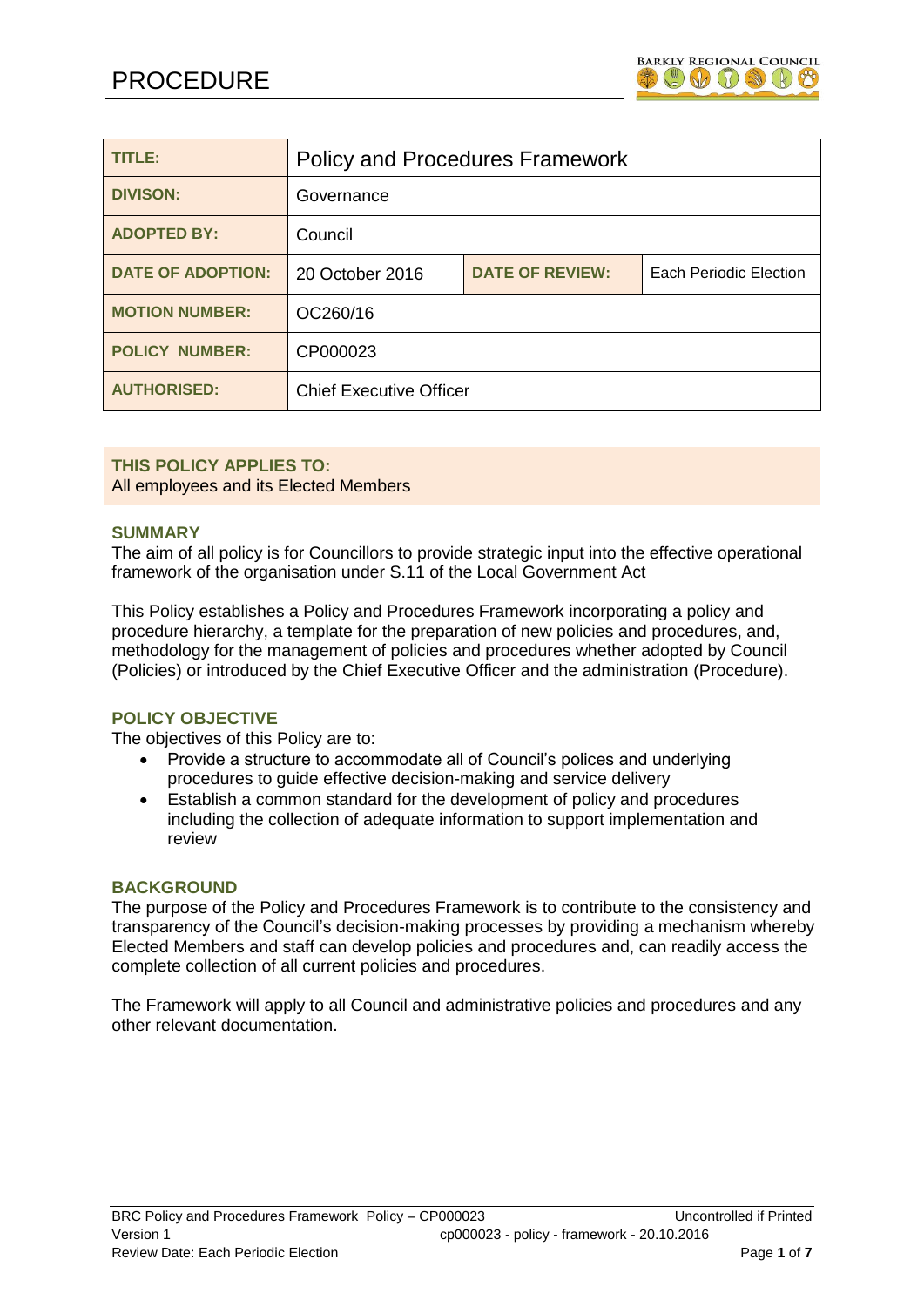

## **POLICY STATEMENT**

### **Power to Make the Policy**

Council is empowered to make this Policy pursuant to the Local Government Act 1999 Section 125.

**Local Government Act 1999 Administrative and financial accountability Chapter 8 - Accounts, financial statements and audit Part 3 - Internal control and audit committee Division 2 Section - 125 Internal Control Policies**

A council must ensure that appropriate policies, practices and procedures of internal control are implemented and maintained in order to assist the council to carry out its activities in an efficient and orderly manner to achieve its objectives, to ensure adherence to management policies, to safeguard the council's assets, and to secure (as far as possible) the accuracy and reliability of council records.

This policy applies to all documentation that is created, distributed and retained for information and action in Barkly Regional Council, including:-

- Forms (including guidelines and fact sheets)
- Policies
- Procedures
- Templates
- Registers
- External documents
- Any other relevant documents

# **POLICY FRAMEWORK**

The following Policy Framework is established.

| Category     | <b>Approval Source</b>                                  | <b>Comment</b>                                                                                                                                                                                                                                                                                     |  |
|--------------|---------------------------------------------------------|----------------------------------------------------------------------------------------------------------------------------------------------------------------------------------------------------------------------------------------------------------------------------------------------------|--|
| Governance   | Council                                                 | Mandatory policy required by legislation AND<br>policies established by Council for the guidance<br>or direction of the organisation and/or to<br>complement the strategic plan and other planning<br>documents.                                                                                   |  |
| Corporate    | <b>Chief Executive</b><br>Officer and<br>Executive team | Policies introduced by the Chief Executive Officer<br>and reviewed by the Executive team to guide and<br>direct staff. For convenience of use these are<br>broken into sub-categories.<br>Corporate<br>Human Resources<br><b>Community Services</b><br>Infrastructure<br>Workplace Health & Safety |  |
| Departmental | Director                                                | Policies introduced by Director for their<br>Department or a work group for discussion and<br>review.                                                                                                                                                                                              |  |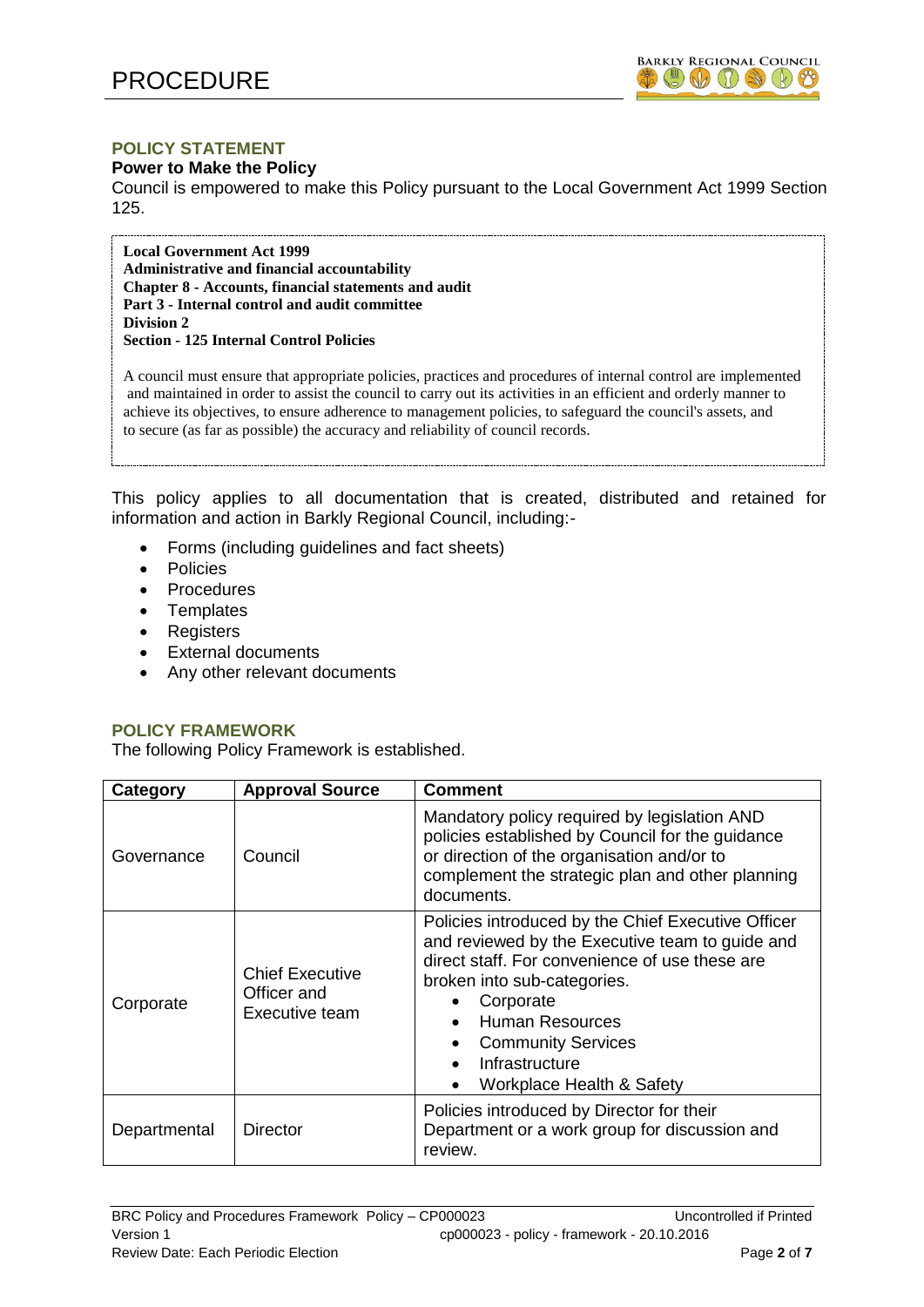

It is acknowledged that some policies, while administrative in nature, also fall within the ambit of Council – e.g. Fraud and Privacy Policies. The creation of a policy by the Council can frequently bring about the creation of a lower level policy by the Chief Executive Officer or a Director to more specifically guide staff in the application of the Council's intent. Policies may be supported by Guidelines and or Procedures which direct organisational action.

# **PROCESS**

## **Writing and Reviewing Policies Format**

All policies shall be presented in a standard format (*bulleted*) and will include:-

- Title table
	- o Document title
	- o Division
	- o Adopted By
	- o Date of Adoption
	- o Date of Review
	- o Motion Number
	- o Policy Number
	- o Authorised by
- Policy applies to
- Purpose of policy
- Summary of policy
- Objectives of policy
- **Background**
- Policy Statement
- Risk Management statement
- Terminology and Definitions
- References
- Legislation and Standards
- Links
- Responsibility and Delegation
- Evaluation and Review

### **Writing New Policies**

| Step 1 RESEARCH | Undertake research, review legislation, existing policies (which<br>may require amending) and best practice. Consult with other<br>work groups which may be affected.                                                                                                              |
|-----------------|------------------------------------------------------------------------------------------------------------------------------------------------------------------------------------------------------------------------------------------------------------------------------------|
| Step 2 DRAFT    | Draft document.                                                                                                                                                                                                                                                                    |
|                 | Council and Administrative Policies have a number of different<br>audiences (e.g. Elected Members, management, staff,<br>community, regulators, media, etc.) and care will need to be<br>taken to frame policies in an appropriate tone and style for the<br>respective audiences. |
|                 | Where practicable the operational aspects of policies should<br>be separated and detailed in a procedural format to provide a<br>consistent and accountable framework for service delivery.<br>The standard template must be used.                                                 |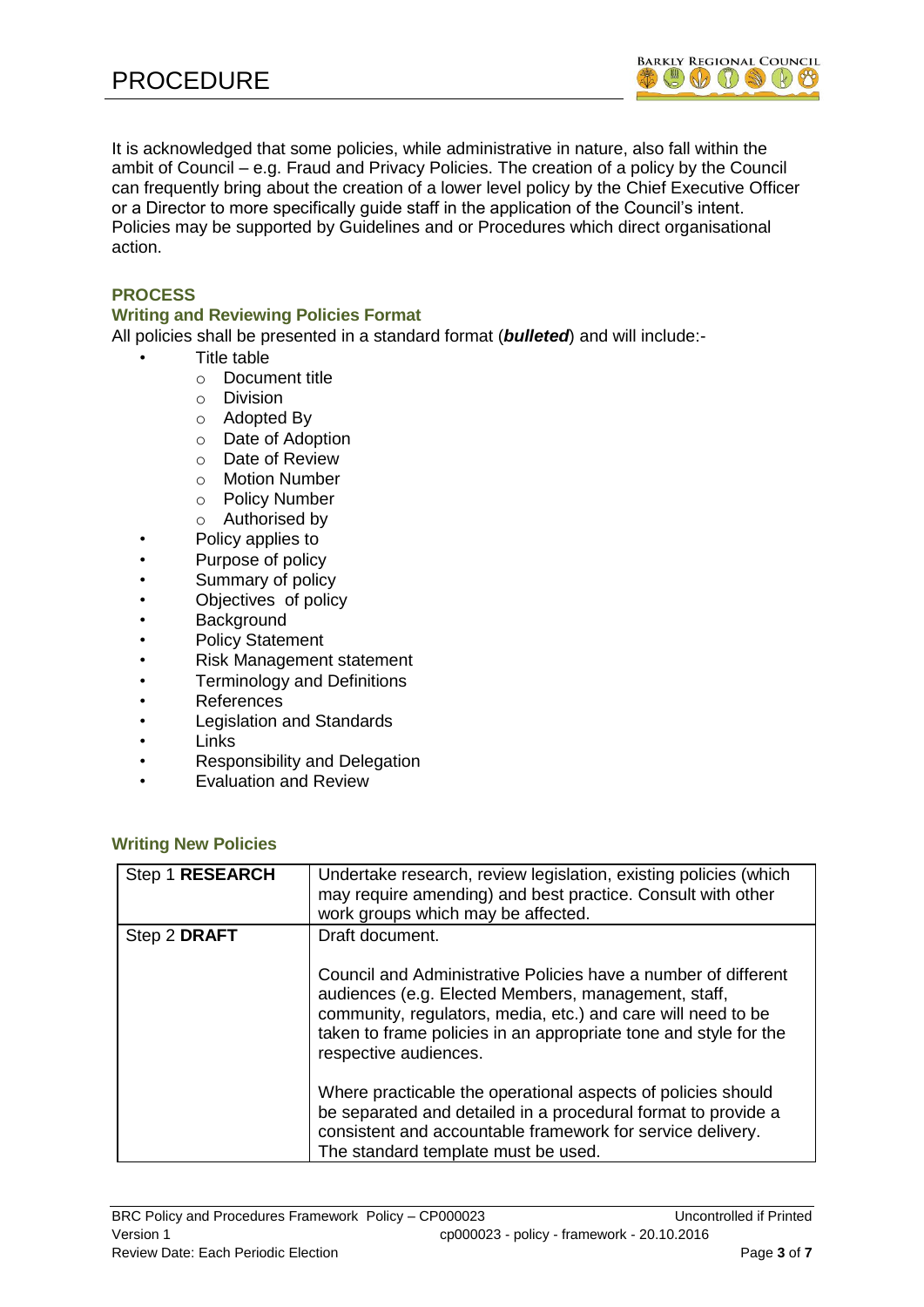

| Step 3<br><b>CONSULTATION</b>   | For all policies that require consideration by Council:<br>First, submit to relevant Manager for approval to seek<br>comment.<br>Second:<br>Human Resource policies to be submitted to Executive<br>team for consideration<br>WHS policies to be submitted to WHS Committee for<br>$\bullet$<br>consideration. In the event there is no WHS<br>Committee, policies to be submitted to the Manager<br>responsible for WHS<br>A policy that may have an impact on other Departments<br>is to be submitted to relevant Director's for<br>consideration.<br>Third, review and update the draft policy as appropriate in the<br>light of comments and resubmit to responsible Director for in |
|---------------------------------|------------------------------------------------------------------------------------------------------------------------------------------------------------------------------------------------------------------------------------------------------------------------------------------------------------------------------------------------------------------------------------------------------------------------------------------------------------------------------------------------------------------------------------------------------------------------------------------------------------------------------------------------------------------------------------------|
|                                 | principle approval.                                                                                                                                                                                                                                                                                                                                                                                                                                                                                                                                                                                                                                                                      |
| Step 4 APPROVAL                 | The approval process is as follows:<br>Policies for endorsement by Council should be<br>submitted as an attachment to a report. The report's<br>recommendation, should include the following:-<br>a) Receive and note the report<br>b) Adopt the <b>Policy number - Policy name</b><br>All policies once approved by the Chief Executive<br>Officer and Directors must be submitted to Council for<br>endorsement.                                                                                                                                                                                                                                                                       |
| Step 5 RECORDING                | Once adopted, the Quality/Governance Officer will:<br>Complete the Policy by adding, Adopted by, Date of<br>Adoption, Date of Review and Motion Number<br>Upload the Policy onto InfoXpert<br>٠<br>Upload to the BRC Website<br>Advise and disseminate to all staff<br>Email to all Local Authority members as a agenda item<br>for their meetings<br>Add to Policy Register in InfoXpert<br>٠                                                                                                                                                                                                                                                                                           |
| Step 6<br><b>IMPLEMENTATION</b> | Once adopted the Chief Executive Officer or relevant Director<br>will be responsible for implementing the policy.<br>Depending upon the policy this may necessitate:<br>Media releases<br>Drafting of complementary policies, or detailed<br>operational Procedures                                                                                                                                                                                                                                                                                                                                                                                                                      |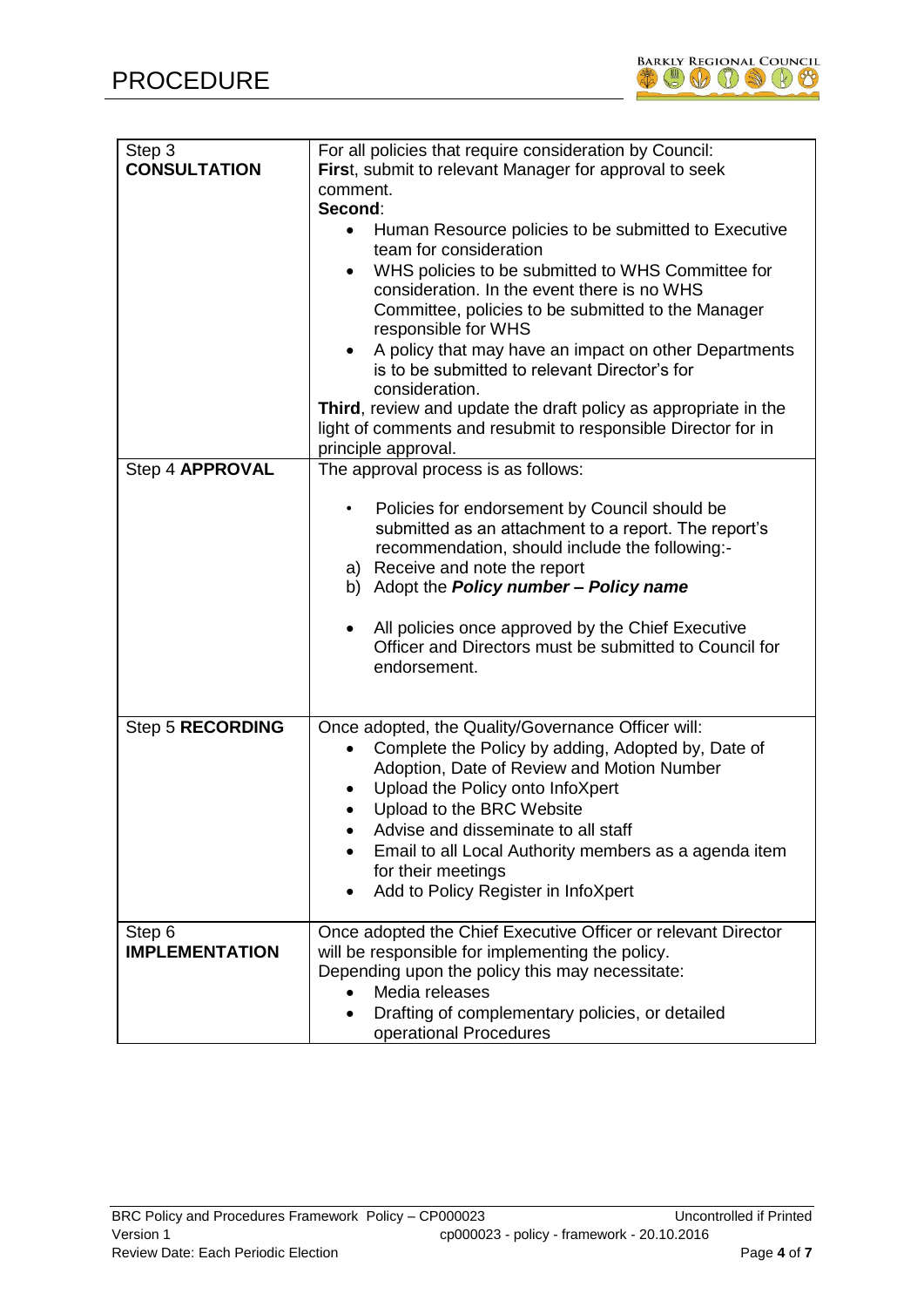

# **Writing and Reviewing Procedures Format**

All procedures shall be presented in a standard format (*numbered*) and will include:-

- Title table
- o Document title
	- o Division
	- o Date of Adoption
	- o Date of Review
	- o Policy Number
- o Authorised by
- Procedure applies to
- Purpose of procedure
- Procedure for the procedure
- Training and Competency
- Documents and Record Management
- Terminology and Definitions
- References
- **Legislation**
- **Links**
- Responsibility and Delegation
- Evaluation and Review

The standard template must be used. Refer Appendix One and Two attached to this Policy.

# **Reviewing Existing Policies**

All policies under review are *In Force* until reviewed, amended or superseded.

All Policies will be reviewed during each Council term. Individual policies may be reviewed more frequently if circumstances warrant. After each general election, the Chief Executive Officer will establish a program for the review of all Governance policies to ensure consistency with the updated Strategic Plan. Policies will also be reviewed when there is a change to circumstances or legislation. Responsibility lies with the Chief Executive Officer and/or with the relevant Director.

# **Superseding Existing Policies**

All policies that are to be superseded are *In Force* until the policy has been superseded.

All superseded policies to be kept for seven (7) years. All superseded policies to be added to a register for superseded policies and kept in a Superseded Register on InfoXpert. Register to contain:-

- 1. Policy number
- 2. New, revised or same policy name (May be a name change)
- 3. Previous Policy name (the policy that has been superseded)
- 4. Where the superseded copies are being held

# **RISK MANAGEMENT**

The Barkly Regional Council when developing policies and procedures is aware that there may be risks that Barkly Regional Council employees, Elected Members, communities and stakeholders may be exposed to in its management and review of policies and procedures. In the implementation of the Barkly Regional Council policy development, all Elected Members, employees, communities and stakeholders are encouraged to communicate any risks they perceive to the Chief Executive Officer.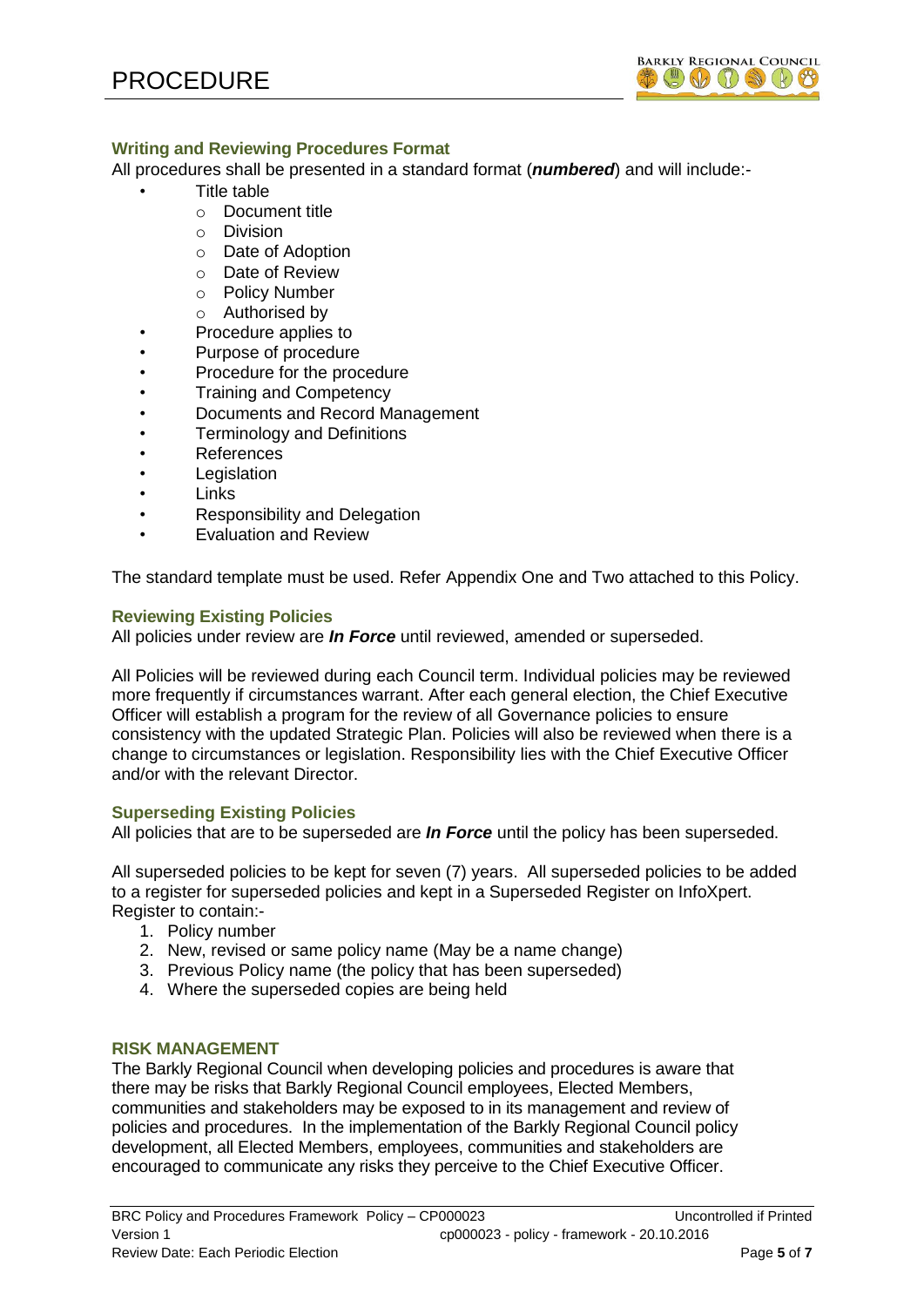# **TERMINOLOGY & DEFINITIONS**

### *Policy*

A policy is a statement of Council's philosophical position on a specific issue. It is a high-level commitment to guide present and future decisions in relation to specific issues, or to establish principles of acceptable behaviour and action. The policies provide the overall framework in which the Council operates.

Policies are developed at two distinct levels:-

- 1. **Council Policies**: those policies that support the work of Council, some of which may be required by legislation and are created by a resolution of Council; and
- 2. **Administrative Policies:** those policies that support the work of the Chief Executive Officer and are created by a decision of the Chief Executive Officer, Chief Officer's Group or a Director

It should be noted, however, that some policies, while administrative in nature, also fall within the ambit of Council – i.e. the Procurement Policy. Some policies of this type may also include operational procedures.

### *Procedures*

Procedures are more rigorous rules for action. Procedures define the specific rules, steps or actions required to apply or implement a Council or Administrative Policy. Procedures will define management directives or rules, inputs, responsibilities, tasks to be completed, outputs and other elements necessary for the understanding and performance of a process. Procedures set parameters, geared to implementing policy or complying with legislation and compliance is mandatory.

### *Strategies*

Strategies form the master plan for how objectives will be achieved. These can be developed at the corporate, business unit or functional levels e.g. Regional Plan. Developers of strategic or other plans should be aware that elements of policy and procedure are often incorporated into strategies. These elements should be distilled from the approved strategies and translated into the standard formats to maintain the completeness of the Policy Framework.

### **REFERENCES**

Barkly Regional Council – Document Control Policy Barkly Regional Council – Delegation Policy Barkly Regional Council – Good Governance Policy Barkly Regional Council – Records Management Policy Barkly Regional Council – Corporate Design Policy

**LINKS** [http://www.austlii.edu.au/au/legis/nt/consol\\_act/lga182/](http://www.austlii.edu.au/au/legis/nt/consol_act/lga182/)

# **RESPONSIBLITIES & DELEGATION**

### *Responsibilities*

## Council

Sections 11, 12 and 13 of the Local Government Act set out the statutory 'Role, Functions and Objectives' of the Council. Establishing Policies is one of the key mechanisms by which the Council carries out its statutory responsibilities. The role of the Council is therefore to determine Council's policies and be knowledgeable of policy precedents to ensure a complementary Council policy environment.